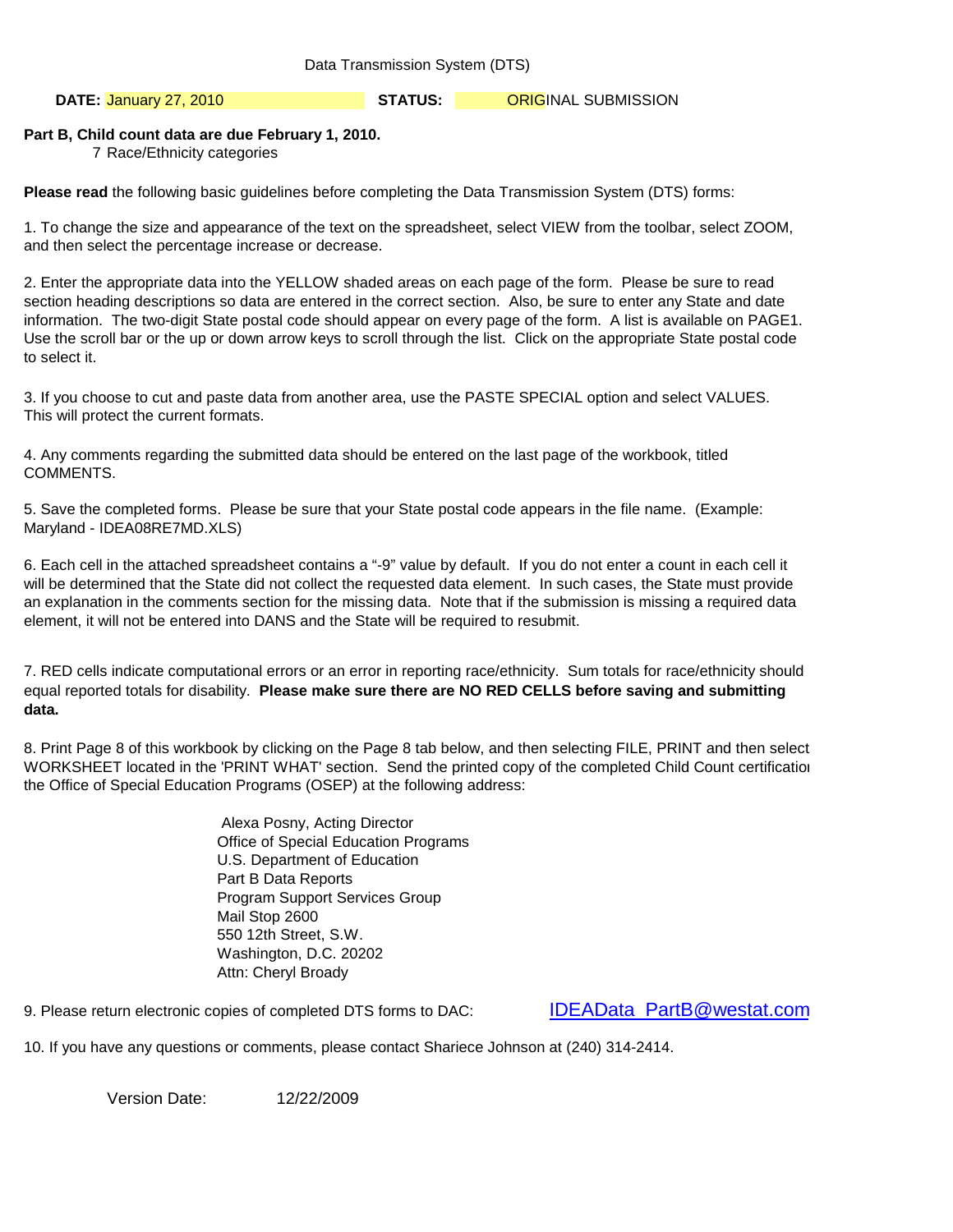| <b>U.S. DEPARTMENT OF EDUCATION</b> | <b>TABLE 1</b>                                                   | PAGE 1 OF 8                     |
|-------------------------------------|------------------------------------------------------------------|---------------------------------|
| <b>OFFICE OF SPECIAL EDUCATION</b>  |                                                                  |                                 |
| AND REHABILITATIVE SERVICES         | REPORT OF CHILDREN WITH DISABILITIES RECEIVING SPECIAL EDUCATION | OMB NO: 1820-0043               |
| <b>OFFICE OF SPECIAL EDUCATION</b>  | PART B, INDIVIDUALS WITH DISABILITIES EDUCATION ACT, AS AMENDED  |                                 |
| <b>PROGRAMS</b>                     |                                                                  | <b>FORM EXPIRES: 10/31/2012</b> |
|                                     | 2009                                                             |                                 |
|                                     |                                                                  | <b>STATE: NM - NEW MEXICO</b>   |
|                                     |                                                                  |                                 |
|                                     |                                                                  |                                 |

**SECTION A. DATA COLLECTION DATE**

| <b>COUNT DATE:</b> |              |            | 2009        |
|--------------------|--------------|------------|-------------|
|                    | <b>MONTH</b> | <b>DAY</b> | <b>YEAR</b> |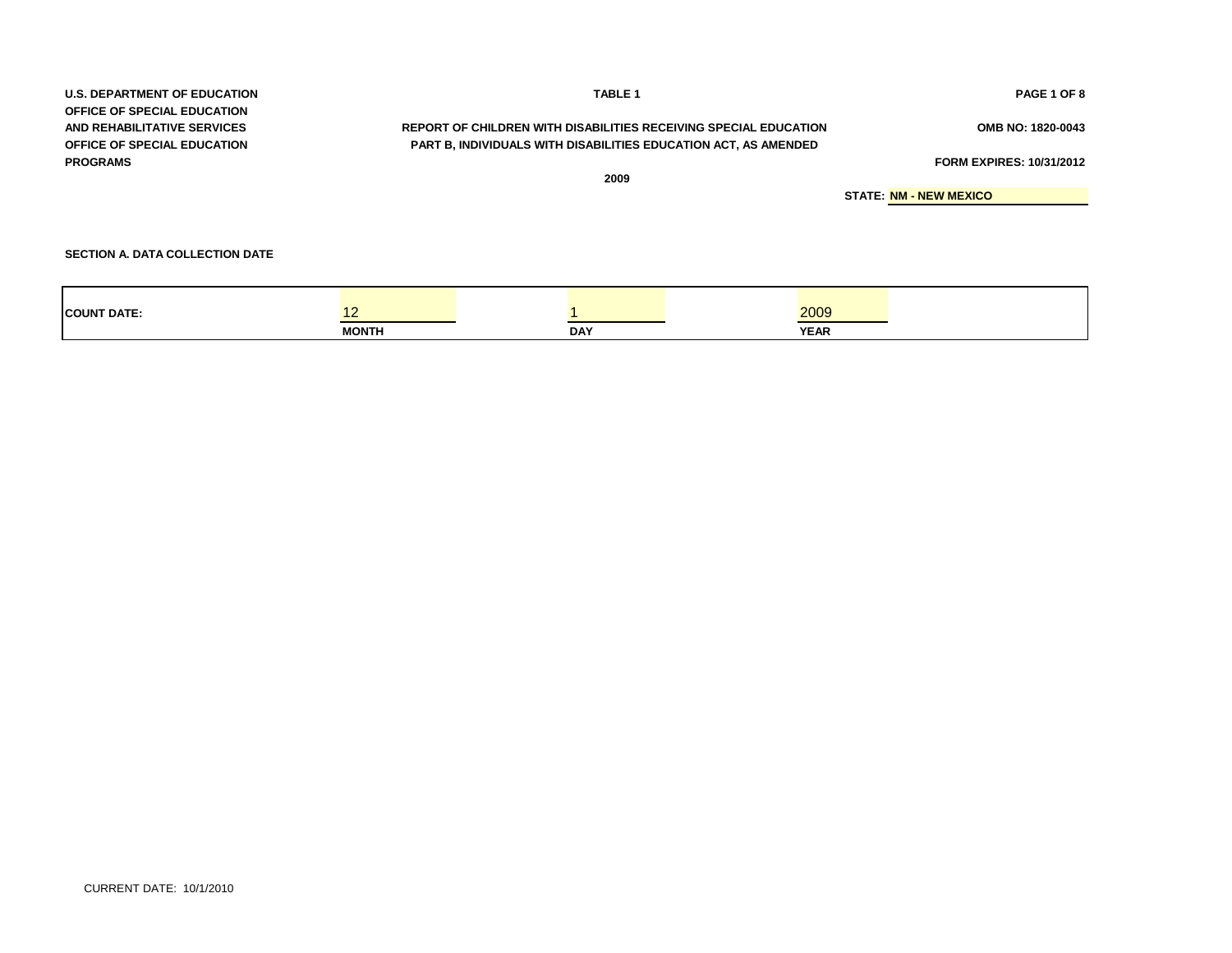**U.S. DEPARTMENT OF EDUCATION TABLE 1 PAGE 2 OF 8 OFFICE OF SPECIAL EDUCATION OFFICE OF SPECIAL EDUCATION PROGRAMS FORM EXPIRES: 10/31/2012**

# **AND REHABILITATIVE SERVICES OMB NO: 1820-0043 REPORT OF CHILDREN WITH DISABILITIES RECEIVING SPECIAL EDUCATION PART B, INDIVIDUALS WITH DISABILITIES EDUCATION ACT, AS AMENDED**

**2009**

**STATE: NM - NEW MEXICO**

#### **SECTION B. DISCRETE AGE BY DISABILITY FOR CHILDREN AGES 3-5 RECEIVING SPECIAL EDUCATION**

|                                       | AGE AS OF DATA COLLECTION DATE |      |          |                 |                       |  |  |  |  |
|---------------------------------------|--------------------------------|------|----------|-----------------|-----------------------|--|--|--|--|
| <b>DISABILITY</b>                     |                                |      | 5        | $3 - 5$         | -3-5<br>$(PERCENT)^1$ |  |  |  |  |
| <b>IMENTAL RETARDATION</b>            | 2                              |      | 17       | 24              | 0%                    |  |  |  |  |
| <b>HEARING IMPAIRMENTS</b>            | 14                             | 11   | 22       | 47              | 1%                    |  |  |  |  |
| <b>SPEECH OR LANGUAGE IMPAIRMENTS</b> | 753                            | 1059 | 1288     | 3100            | 47%                   |  |  |  |  |
| <b>VISUAL IMPAIRMENTS</b>             | 13                             | 13   | 11       | 37              | 1%                    |  |  |  |  |
| <b>EMOTIONAL DISTURBANCE</b>          |                                |      |          | 5               | 0%                    |  |  |  |  |
| <b>ORTHOPEDIC IMPAIRMENTS</b>         | 14                             | 15   | 20       | 49              | 1%                    |  |  |  |  |
| <b>OTHER HEALTH IMPAIRMENTS</b>       | 30                             | 35   | 46       | 111             | 2%                    |  |  |  |  |
| <b>SPECIFIC LEARNING DISABILITIES</b> |                                |      | 19       | 25              | 0%                    |  |  |  |  |
| <b>DEAF-BLINDNESS</b>                 | $\Omega$                       |      | $\Omega$ | $\Omega$        | 0%                    |  |  |  |  |
| <b>MULTIPLE DISABILITIES</b>          | 18                             | 29   | 25       | 72              | 1%                    |  |  |  |  |
| <b>AUTISM</b>                         | 51                             | 53   | 96       | 200             | 3%                    |  |  |  |  |
| <b>TRAUMATIC BRAIN INJURY</b>         | $\Omega$                       |      |          | 10 <sup>1</sup> | 0%                    |  |  |  |  |
| DEVELOPMENTAL DELAY <sup>2</sup>      | 757                            | 1167 | 981      | 2905            | 44%                   |  |  |  |  |
| TOTAL: (Sum of all of the above)      | 1657                           | 2392 | 2536     | 6585            | 100%                  |  |  |  |  |

**1 STATES SHOULD NOT PROVIDE PERCENTAGES IN THIS SECTION, AS THEY WILL BE CALCULATED AFTER THE COUNTS ARE SUBMITTED.**

<sup>2</sup> States <u>must</u> have defined and established eligibility criteria for developmental delay in order to use this category for reporting.

ED FORM:869-5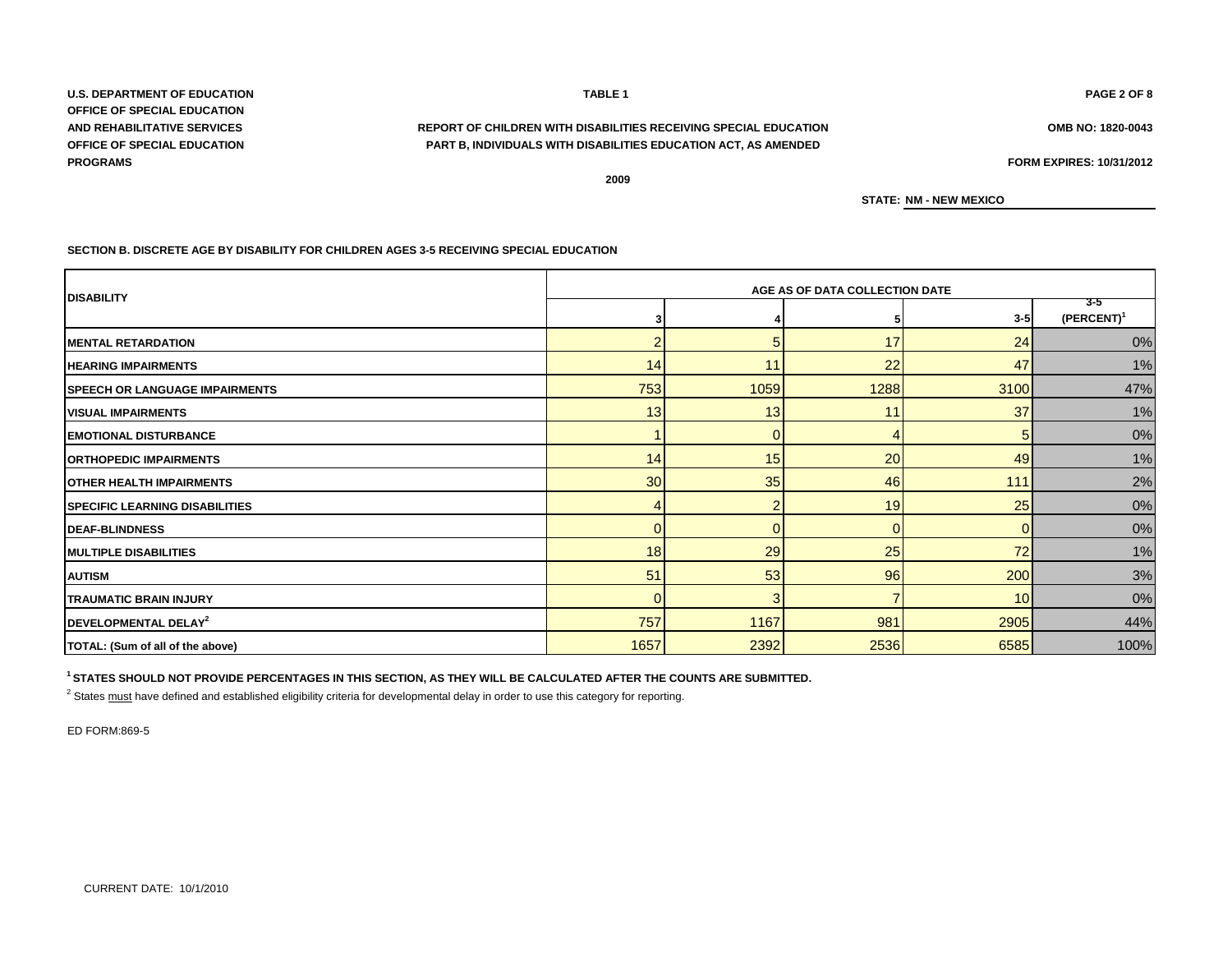**U.S. DEPARTMENT OF EDUCATION TABLE 1 PAGE 3 OF 8 OFFICE OF SPECIAL EDUCATION PROGRAMS FORM EXPIRES: 10/31/2012**

### **AND REHABILITATIVE SERVICES REPORT OF CHILDREN WITH DISABILITIES RECEIVING SPECIAL EDUCATION OMB NO: 1820-0043 OFFICE OF SPECIAL EDUCATION PART B, INDIVIDUALS WITH DISABILITIES EDUCATION ACT, AS AMENDED**

**2009**

**STATE: NM - NEW MEXICO**

#### **SECTION C. RACE/ETHNICITY BY DISABILITY OF CHILDREN AGES 3-5 RECEIVING SPECIAL EDUCATION**

|                                        | <b>RACE/ETHNICITY</b>             |                                                   |              |                                            |                                                                    |              |                                    |                |  |  |  |
|----------------------------------------|-----------------------------------|---------------------------------------------------|--------------|--------------------------------------------|--------------------------------------------------------------------|--------------|------------------------------------|----------------|--|--|--|
| <b>DISABILITY</b>                      | <b>HISPANIC/LATI</b><br><b>NO</b> | <b>AMERICAN INDIAN OR</b><br><b>ALASKA NATIVE</b> | <b>ASIAN</b> | <b>BLACK OR AFRICAN</b><br><b>AMERICAN</b> | <b>NATIVE HAWAII OR</b><br><b>OTHER PACIFIC</b><br><b>ISLANDER</b> | <b>WHITE</b> | <b>TWO OR</b><br><b>MORE RACES</b> | <b>TOTAL</b>   |  |  |  |
| <b>IMENTAL RETARDATION</b>             | 19                                |                                                   |              |                                            |                                                                    |              |                                    | 24             |  |  |  |
| <b>HEARING IMPAIRMENTS</b>             | 19                                | 8                                                 |              |                                            |                                                                    | 19           |                                    | 47             |  |  |  |
| <b>SPEECH OR LANGUAGE IMPAIRMENTS</b>  | 1756                              | 238                                               | 28           | 54                                         |                                                                    | 1013         | 10                                 | 3100           |  |  |  |
| <b>VISUAL IMPAIRMENTS</b>              | 19                                |                                                   |              |                                            |                                                                    | 11           |                                    | 37             |  |  |  |
| <b>EMOTIONAL DISTURBANCE</b>           | 3                                 |                                                   |              |                                            |                                                                    |              |                                    | 5              |  |  |  |
| <b>ORTHOPEDIC IMPAIRMENTS</b>          | 28                                | 5                                                 |              |                                            |                                                                    | 15           |                                    | 49             |  |  |  |
| <b>OTHER HEALTH IMPAIRMENTS</b>        | 61                                | 19                                                |              |                                            |                                                                    | 29           |                                    | $111$          |  |  |  |
| <b>ISPECIFIC LEARNING DISABILITIES</b> | 20 <sup>1</sup>                   |                                                   |              |                                            |                                                                    |              |                                    | 25             |  |  |  |
| <b>DEAF-BLINDNESS</b>                  | $\Omega$                          |                                                   |              |                                            |                                                                    |              |                                    | $\overline{0}$ |  |  |  |
| <b>MULTIPLE DISABILITIES</b>           | 38                                |                                                   |              |                                            |                                                                    | 24           |                                    | 72             |  |  |  |
| <b>AUTISM</b>                          | 104                               | 9                                                 | 6            |                                            |                                                                    | 68           |                                    | 200            |  |  |  |
| <b>TRAUMATIC BRAIN INJURY</b>          | 6                                 |                                                   | U            |                                            |                                                                    |              |                                    | 10             |  |  |  |
| DEVELOPMENTAL DELAY <sup>1</sup>       | 1558                              | 461                                               | 24           | 64                                         |                                                                    | 785          | 12                                 | 2905           |  |  |  |
| TOTAL: (Sum of all of the above)       | 3631                              | 755                                               | 63           | 132                                        |                                                                    | 1973         | 29                                 | 6585           |  |  |  |
| TOTAL (PERCENT) <sup>2</sup>           | 55%                               | 11%                                               | 1%           | 2%                                         | 0%                                                                 | 30%          | 0%                                 | 100%           |  |  |  |

<sup>1</sup> States must have defined and established eligibility criteria for developmental delay in order to use this category for reporting.

**2 STATES SHOULD NOT PROVIDE PERCENTAGES IN THIS SECTION, AS THEY WILL BE CALCULATED AFTER THE COUNTS ARE SUBMITTED.**

ED FORM: 869-5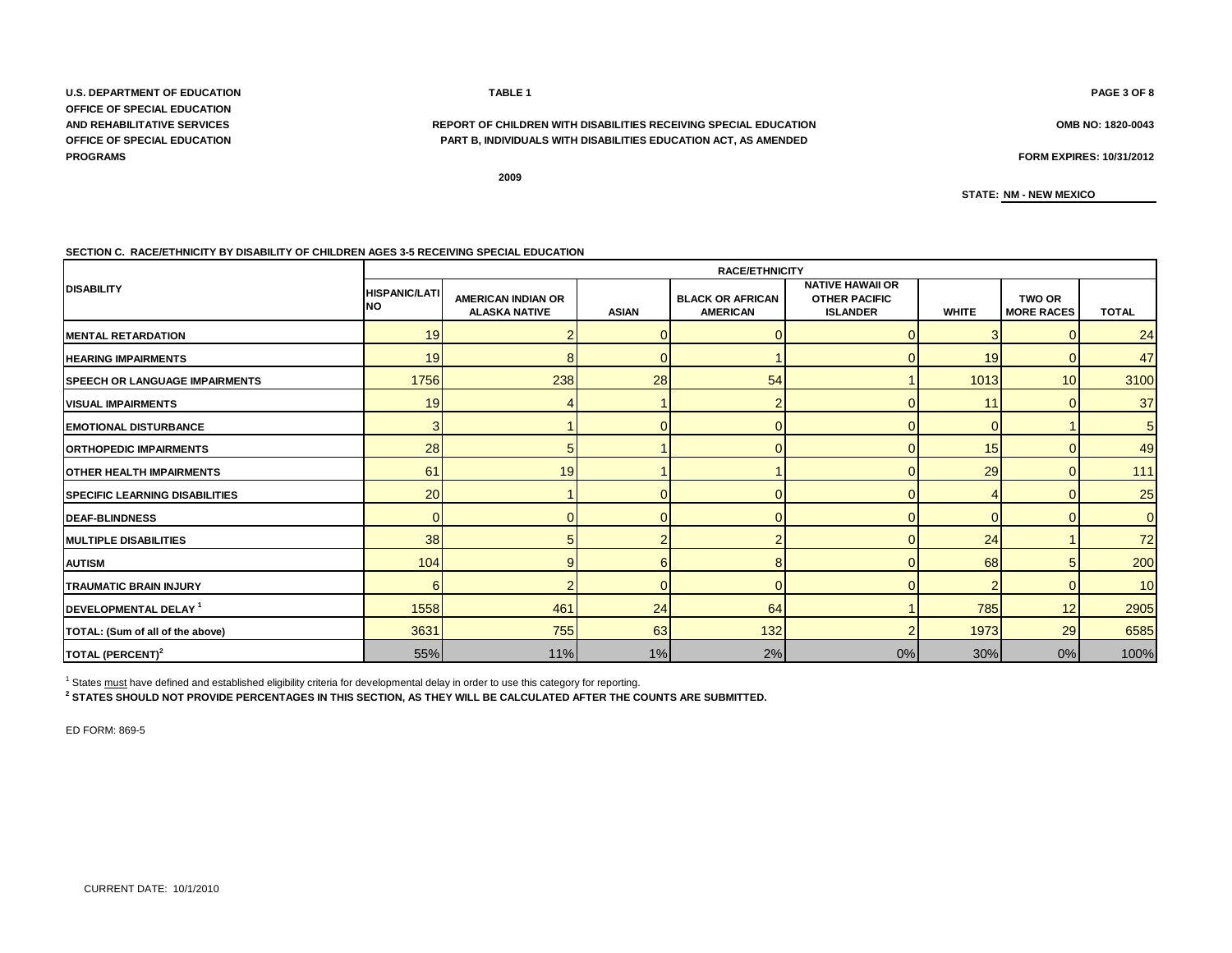#### CURRENT DATE: 10/1/2010

PROGRAMS

#### **PART B, INDIVIDUALS WITH DISABILITIES EDUCATION ACT, AS AMENDED** FORM EXPIRES: 10/31/2012 **REPORT OF CHILDREN WITH DISABILITIES RECEIVING SPECIAL EDUCATION**

**TABLE 1**

**2009**

**STATE: NM - NEW MEXICO**

|                                         | AGE AS OF DATA COLLECTION DATE |                |      |      |      |                 |  |  |  |
|-----------------------------------------|--------------------------------|----------------|------|------|------|-----------------|--|--|--|
| <b>DISABILITY</b>                       | 6                              | $\overline{7}$ | 8    | 9    | 10   | 11              |  |  |  |
| <b>IMENTAL RETARDATION</b>              | 34                             | 50             | 86   | 112  | 140  | 126             |  |  |  |
| <b>HEARING IMPAIRMENTS</b>              | 33                             | 28             | 37   | 43   | 41   | 39              |  |  |  |
| ISPEECH OR LANGUAGE IMPAIRMENTS         | 1613                           | 1654           | 1433 | 1140 | 866  | 641             |  |  |  |
| <b>VISUAL IMPAIRMENTS</b>               | 10 <sub>l</sub>                | 12             | 15   | 10   | 22   | 15              |  |  |  |
| <b>EMOTIONAL DISTURBANCE</b>            | 17                             | 56             | 97   | 130  | 195  | 191             |  |  |  |
| <b>ORTHOPEDIC IMPAIRMENTS</b>           | 22                             | 21             | 17   | 24   | 24   | 20 <sub>l</sub> |  |  |  |
| <b>IOTHER HEALTH IMPAIRMENTS</b>        | 84                             | 138            | 140  | 235  | 278  | 295             |  |  |  |
| <b>ISPECIFIC LEARNING DISABILITIES</b>  | 51                             | 279            | 688  | 1248 | 1579 | 1799            |  |  |  |
| <b>DEAF-BLINDNESS</b>                   |                                |                | 0    | 0    | 0    |                 |  |  |  |
| <b>IMULTIPLE DISABILITIES</b>           | 37                             | 39             | 44   | 50   | 58   | 50              |  |  |  |
| <b>AUTISM</b>                           | 100                            | 105            | 106  | 114  | 111  | 116             |  |  |  |
| <b>TRAUMATIC BRAIN INJURY</b>           | 6                              | 8              | 11   | 14   | 9    | 11              |  |  |  |
| <b>IDEVELOPMENTAL DELAY<sup>1</sup></b> | 768                            | 673            | 451  | 239  |      |                 |  |  |  |
|                                         |                                |                |      |      |      |                 |  |  |  |

2776**| 3064| 3125| 3359| 3323| 3303** 

**SECTION D. DISCRETE AGE BY DISABILITY OF CHILDREN AGE 6-21 RECEIVING SPECIAL EDUCATION** 

<sup>1</sup> States must have defined and established eligibility criteria for developmental delay in order to use this category for reporting.

ED FORM:869-5

**TOTAL: (Sum of all the above)**

U.S. DEPARTMENT OF EDUCATION OFFICE OF SPECIAL EDUCATION AND REHABILITATIVE SERVICES OFFICE OF SPECIAL EDUCATION

OMB NO.: 1820-0043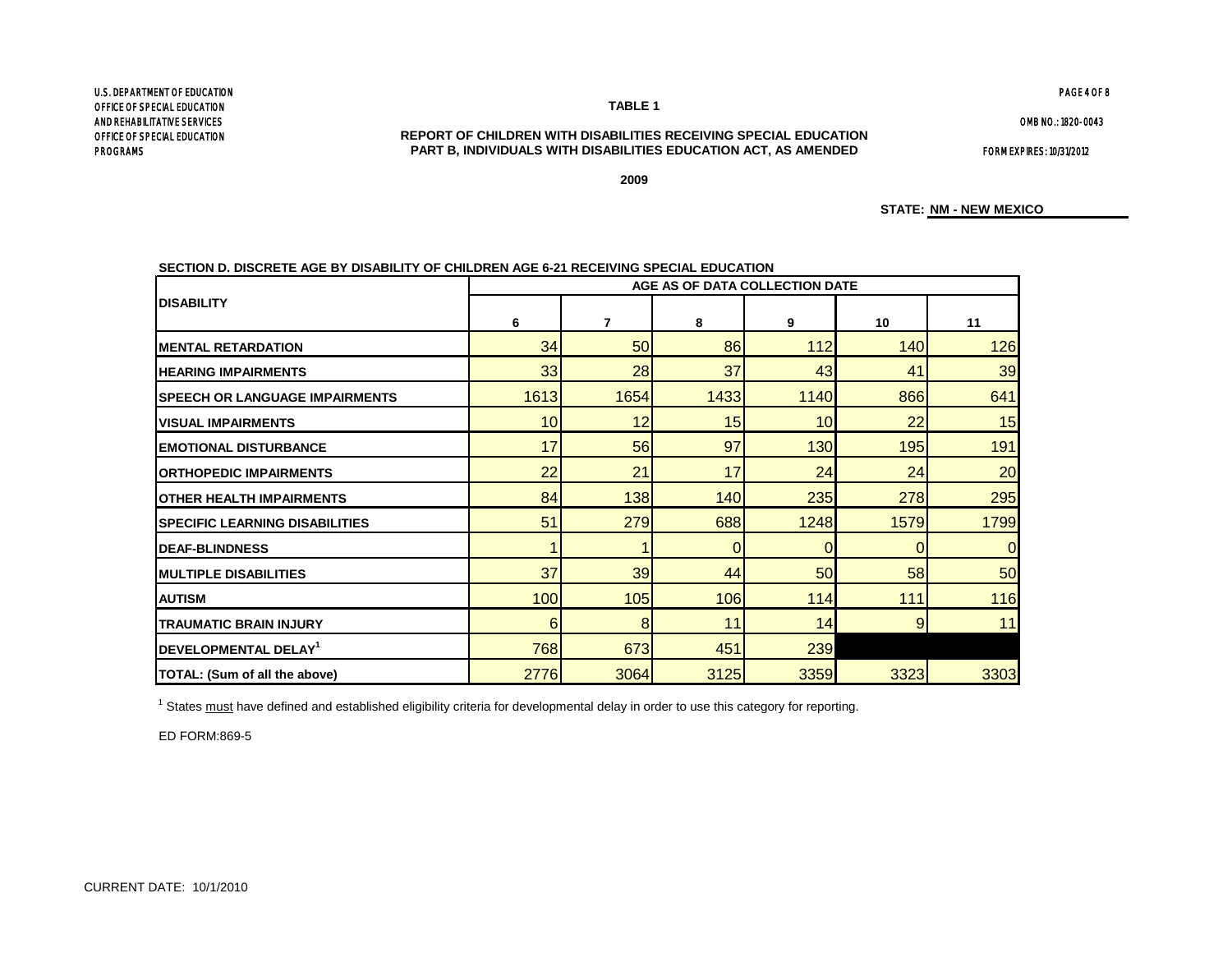OFFICE OF SPECIAL EDUCATION U.S. DEPARTMENT OF EDUCATION PAGE 5 OF 8 OFFICE OF SPECIAL EDUCATION **TABLE 1** AND REHABILITATIVE SERVICES

# **REPORT OF CHILDREN WITH DISABILITIES RECEIVING SPECIAL EDUCATION** PROGRAMS FORM EXPIRES: 10/31/2012 **PART B, INDIVIDUALS WITH DISABILITIES EDUCATION ACT, AS AMENDED**

**2009**

**STATE: NM - NEW MEXICO**

**SECTION D (CONTINUED)**

| <b>IDISABILITY</b>                     |      | AGE AS OF DATA COLLECTION DATE |      |      |      |      |  |  |  |  |  |
|----------------------------------------|------|--------------------------------|------|------|------|------|--|--|--|--|--|
|                                        | 12   | 13                             | 14   | 15   | 16   | 17   |  |  |  |  |  |
| <b>IMENTAL RETARDATION</b>             | 149  | 170                            | 136  | 155  | 138  | 165  |  |  |  |  |  |
| <b>HEARING IMPAIRMENTS</b>             | 32   | 41                             | 47   | 43   | 41   | 42   |  |  |  |  |  |
| <b>ISPEECH OR LANGUAGE IMPAIRMENTS</b> | 466  | 299                            | 252  | 214  | 170  | 164  |  |  |  |  |  |
| <b>IVISUAL IMPAIRMENTS</b>             | 12   | 14                             | 15   | 17   | 13   | 13   |  |  |  |  |  |
| <b>IEMOTIONAL DISTURBANCE</b>          | 196  | 212                            | 220  | 244  | 238  | 172  |  |  |  |  |  |
| <b>IORTHOPEDIC IMPAIRMENTS</b>         | 12   | 17                             | 20   | 13   | 21   | 18   |  |  |  |  |  |
| <b>IOTHER HEALTH IMPAIRMENTS</b>       | 317  | 339                            | 291  | 285  | 307  | 275  |  |  |  |  |  |
| <b>ISPECIFIC LEARNING DISABILITIES</b> | 1763 | 1758                           | 1841 | 1788 | 1803 | 1764 |  |  |  |  |  |
| <b>IDEAF-BLINDNESS</b>                 |      |                                |      | 0    |      |      |  |  |  |  |  |
| <b>IMULTIPLE DISABILITIES</b>          | 66   | 72                             | 57   | 79   | 82   | 89   |  |  |  |  |  |
| <b>AUTISM</b>                          | 86   | 87                             | 67   | 84   | 63   | 50   |  |  |  |  |  |
| <b>TRAUMATIC BRAIN INJURY</b>          | 18   | 15                             | 13   | 19   | 21   | 15   |  |  |  |  |  |
| <b>IDEVELOPMENTAL DELAY</b>            |      |                                |      |      |      |      |  |  |  |  |  |
| TOTAL: (Sum of all the above)          | 3117 | 3025                           | 2960 | 2941 | 2897 | 2767 |  |  |  |  |  |

ED FORM: 869-5

OMB NO.: 1820-0043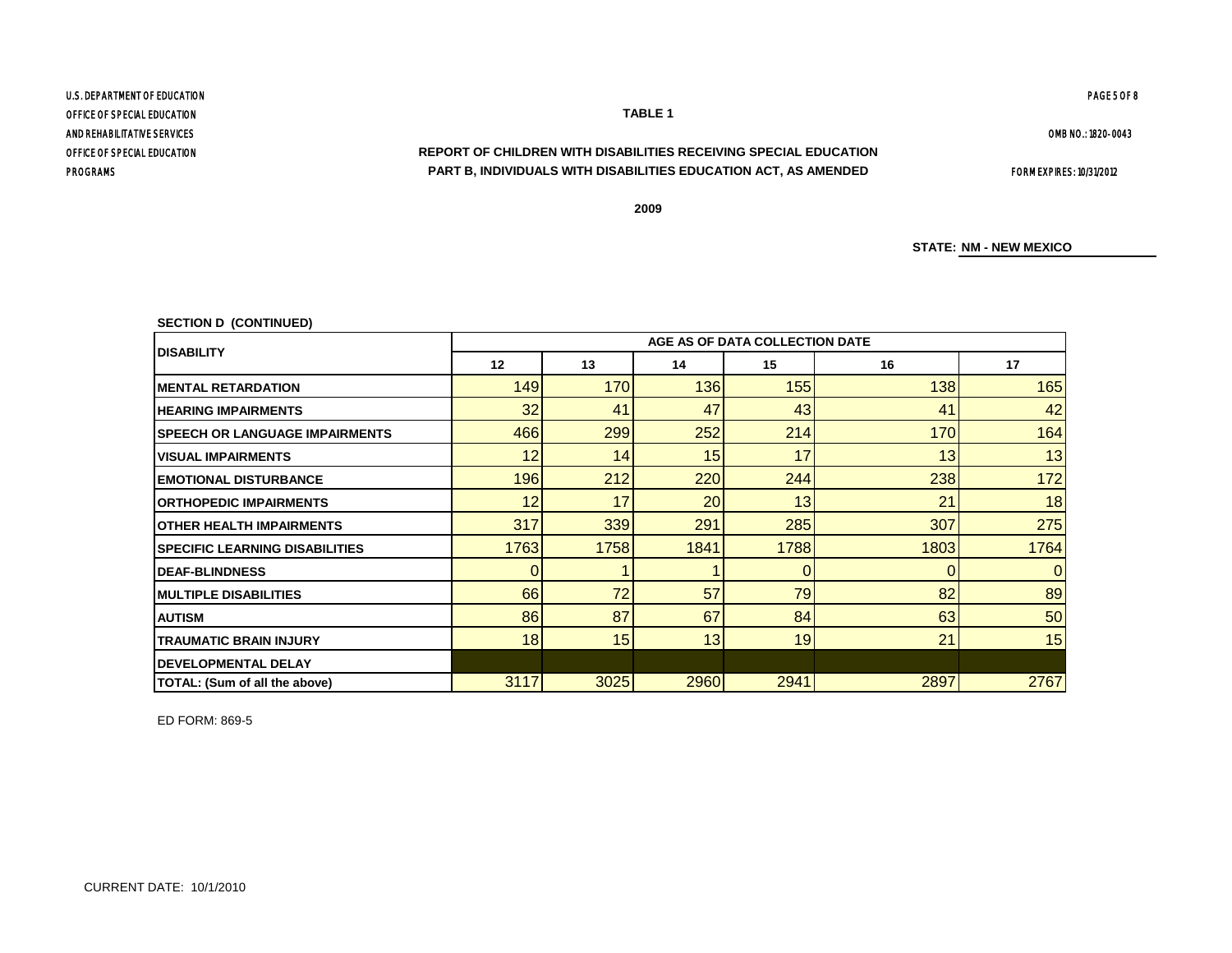# OFFICE OF SPECIAL EDUCATION **REPORT OF CHILDREN WITH DISABILITIES RECEIVING SPECIAL EDUCATION PROGRAMS PART B, INDIVIDUALS WITH DISABILITIES EDUCATION ACT, AS AMENDED FORM EXPIRES: 10/31/2012**

**2009**

**STATE: NM - NEW MEXICO**

#### **SECTION D (COUNTINUED)**

|                                       | AGE AS OF DATA COLLECTION DATE               |          |                |     |                           |                     |                          |                             |  |  |  |
|---------------------------------------|----------------------------------------------|----------|----------------|-----|---------------------------|---------------------|--------------------------|-----------------------------|--|--|--|
| <b>DISABILITY</b>                     | 18                                           | 19       | 20             | 21  | $6 - 21$<br>(Actual Data) | $22+$<br>(Optional) | $6 - 22 +$<br>(Optional) | $6 - 21$<br>$(PERCENT)^{1}$ |  |  |  |
| <b>IMENTAL RETARDATION</b>            | 1797<br>148<br><b>79</b><br>64<br>1797<br>45 |          | 5%             |     |                           |                     |                          |                             |  |  |  |
| <b>HEARING IMPAIRMENTS</b>            | 23                                           | 8        |                |     | 502                       |                     | 502                      | 1%                          |  |  |  |
| <b>SPEECH OR LANGUAGE IMPAIRMENT</b>  | 64                                           | 24       | $\overline{2}$ |     | 9003                      |                     | 9003                     | 23%                         |  |  |  |
| <b>VISUAL IMPAIRMENT</b>              |                                              | 3        | 6              |     | 186                       |                     | 186                      | 0%                          |  |  |  |
| <b>EMOTIONAL DISTURBANCE</b>          | 109                                          | 38       | 23             | 13  | 2151                      |                     | 2151                     | 5%                          |  |  |  |
| <b>ORTHOPEDIC IMPAIRMENTS</b>         |                                              |          | 2              |     | 236                       |                     | 236                      | 1%                          |  |  |  |
| IOTHER HEALTH IMPAIRMENTS             | 130                                          | 32       | 17             |     | 3168                      |                     | 3168                     | 8%                          |  |  |  |
| <b>SPECIFIC LEARNING DISABILITIES</b> | 949                                          | 301      | 103            | 62  | 17776                     |                     | 17776                    | 45%                         |  |  |  |
| <b>IDEAF-BLINDNESS</b>                |                                              | 0        | $\Omega$       |     |                           |                     | 5                        | 0%                          |  |  |  |
| <b>MULTIPLE DISABILITIES</b>          | 56                                           | 55       | 25             | 30  | 889                       |                     | 889                      | 2%                          |  |  |  |
| <b>AUTISM</b>                         | 35                                           | 21       | 9 <sub>l</sub> | 10  | 1164                      |                     | 1164                     | 3%                          |  |  |  |
| <b>TRAUMATIC BRAIN INJURY</b>         | 19                                           | $6 \mid$ | $\overline{2}$ |     | 189                       | $\Omega$            | 189                      | 0%                          |  |  |  |
| DEVELOPMENTAL DELAY <sup>2</sup>      |                                              |          |                |     | 2131                      |                     | 2131                     | 5%                          |  |  |  |
| <b>TOTAL (Sum of all the above)</b>   | 1545                                         | 568      | 255            | 172 | 39197                     |                     | 39197                    | 100%                        |  |  |  |

# **1 STATES SHOULD NOT PROVIDE PERCENTAGES IN THIS SECTION, AS THEY WILL BE CALCULATED AFTER THE COUNTS ARE SUBMITTED.**

<sup>2</sup> States must have defined and established eligibility criteria for developmental delay in order to use this category for reporting.

ED FORM: 869-5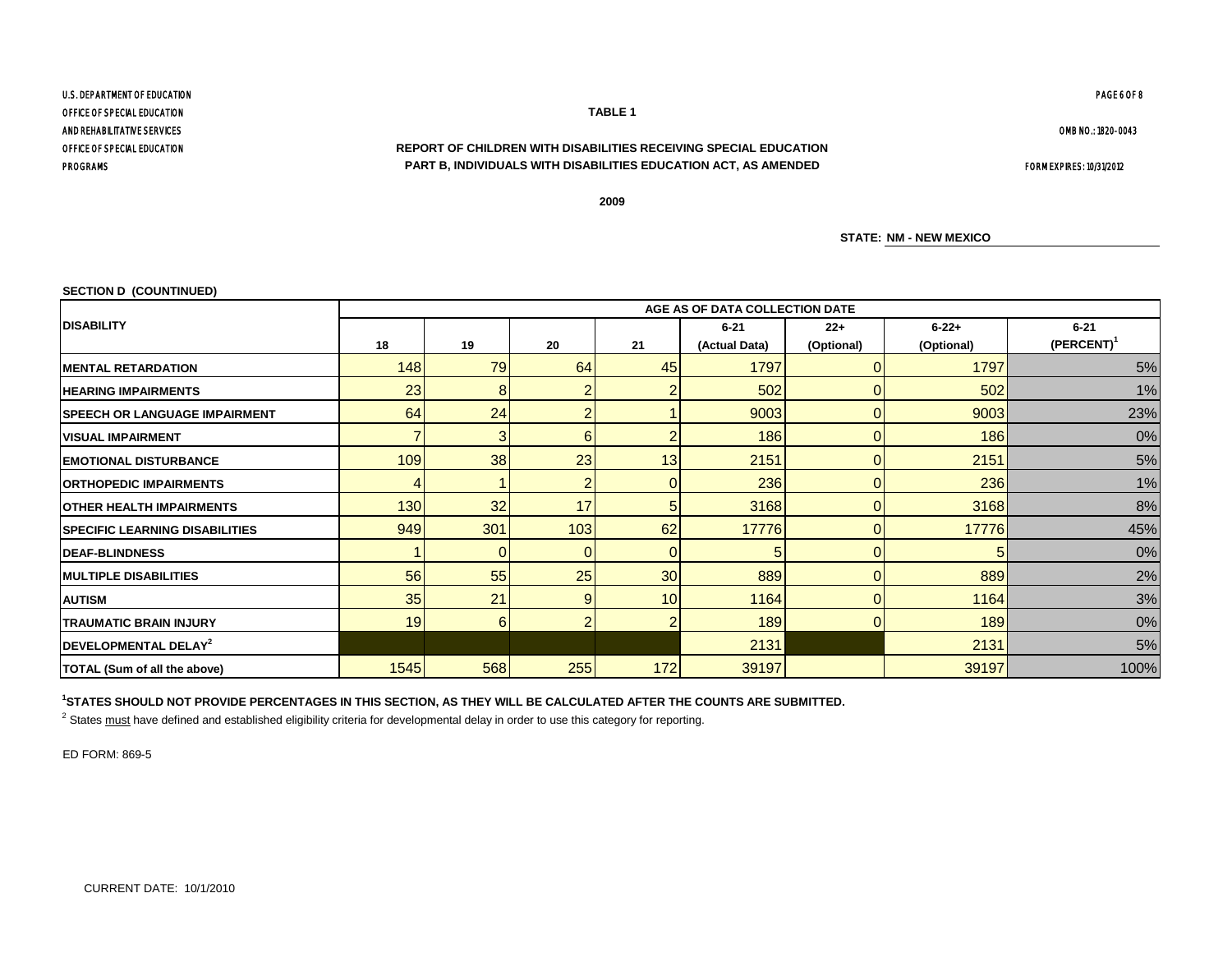CURRENT DATE: 10/1/2010

**U.S. DEPARTMENT OF EDUCATION PAGE 7 OF 8 OFFICE OF SPECIAL EDUCATION AND REHABILITATIVE SERVICES OMB NO: 1820-0043 REPORT OF CHILDREN WITH DISABILITIES RECEIVING SPECIAL EDUCATION OFFICE OF SPECIAL EDUCATION PROGRAMS FORM EXPIRES: 10/31/2012**

#### **SECTION E. RACE/ETHNICITY BY DISABILITY OF CHILDREN AGES 6-21 RECEIVING SPECIAL EDUCATION**

|                                        | <b>RACE/ETHNICITY</b>             |                                                   |              |                                            |                                                                      |              |                                    |                |  |  |  |
|----------------------------------------|-----------------------------------|---------------------------------------------------|--------------|--------------------------------------------|----------------------------------------------------------------------|--------------|------------------------------------|----------------|--|--|--|
| <b>IDISABILITY</b>                     | <b>HISPANIC/LATI</b><br><b>NO</b> | <b>AMERICAN INDIAN</b><br><b>OR ALASKA NATIVE</b> | <b>ASIAN</b> | <b>BLACK OR AFRICAN</b><br><b>AMERICAN</b> | <b>NATIVE HAWAIIAN OR</b><br><b>OTHER PACIFIC</b><br><b>ISLANDER</b> | <b>WHITE</b> | <b>TWO OR MORE</b><br><b>RACES</b> | <b>TOTAL</b>   |  |  |  |
| <b>IMENTAL RETARDATION</b>             | 1033                              | 238                                               | 18           | 54                                         | 0                                                                    | 434          | 20                                 | 1797           |  |  |  |
| <b>HEARING IMPAIRMENTS</b>             | 292                               | 68                                                | 6            | 14                                         |                                                                      | 117          | 5                                  | 502            |  |  |  |
| <b>ISPEECH OR LANGUAGE IMPAIRMENTS</b> | 5385                              | 960                                               | 75           | 209                                        | 3                                                                    | 2289         | 82                                 | 9003           |  |  |  |
| <b>VISUAL IMPAIRMENTS</b>              | 99                                | 24                                                |              | 6                                          | n                                                                    | 53           | 3                                  | 186            |  |  |  |
| <b>EMOTIONAL DISTURBANCE</b>           | 1096                              | 247                                               |              | 87                                         |                                                                      | 680          | 33                                 | 2151           |  |  |  |
| <b>ORTHOPEDIC IMPAIRMENTS</b>          | 137                               | 17                                                |              | 6                                          | 0                                                                    | 72           | 3                                  | 236            |  |  |  |
| <b>OTHER HEALTH IMPAIRMENTS</b>        | 1593                              | 264                                               | 14           | 95                                         | n                                                                    | 1169         | 33                                 | 3168           |  |  |  |
| <b>ISPECIFIC LEARNING DISABILITIES</b> | 10838                             | 2257                                              | 71           | 505                                        |                                                                      | 3951         | 153                                | 17776          |  |  |  |
| <b>IDEAF-BLINDNESS</b>                 | 3                                 |                                                   | 0            | $\overline{0}$                             | n                                                                    |              |                                    | 5 <sub>l</sub> |  |  |  |
| <b>IMULTIPLE DISABILITIES</b>          | 478                               | 132                                               | 9            | 16                                         |                                                                      | 249          | 5                                  | 889            |  |  |  |
| <b>AUTISM</b>                          | 449                               | 65                                                | 18           | 27                                         | n                                                                    | 581          | 24                                 | 1164           |  |  |  |
| <b>TRAUMATIC BRAIN INJURY</b>          | 98                                | 33                                                |              | $\overline{2}$                             | n                                                                    | 53           | $\overline{2}$                     | 189            |  |  |  |
| <b>DEVELOPMENTAL DELAY<sup>1</sup></b> | 1144                              | 391                                               | 16           | 48                                         | n                                                                    | 519          | 13                                 | 2131           |  |  |  |
| TOTAL (Sum of all the above)           | 22645                             | 4696                                              | 237          | 1069                                       | 5                                                                    | 10169        | 376                                | 39197          |  |  |  |
| TOTAL (PERCENT) <sup>2</sup>           | 58%                               | 12%                                               | 1%           | 3%                                         | 0%                                                                   | 26%          | 1%                                 | 100%           |  |  |  |

 $1$  States  $\frac{must}{t}$  have defined and established eligibility criteria for developmental delay in order to use this category for reporting.

**2 STATES SHOULD NOT PROVIDE PERCENTAGES IN THIS SECTION, AS THEY WILL BE CALCULATED AFTER THE COUNTS ARE SUBMITTED.**

ED FORM: 869-5

# **TABLE 1**

**PART B, INDIVIDUALS WITH DISABILITIES EDUCATION ACT, AS AMENDED**

**2009**

**STATE: NM - NEW MEXIC**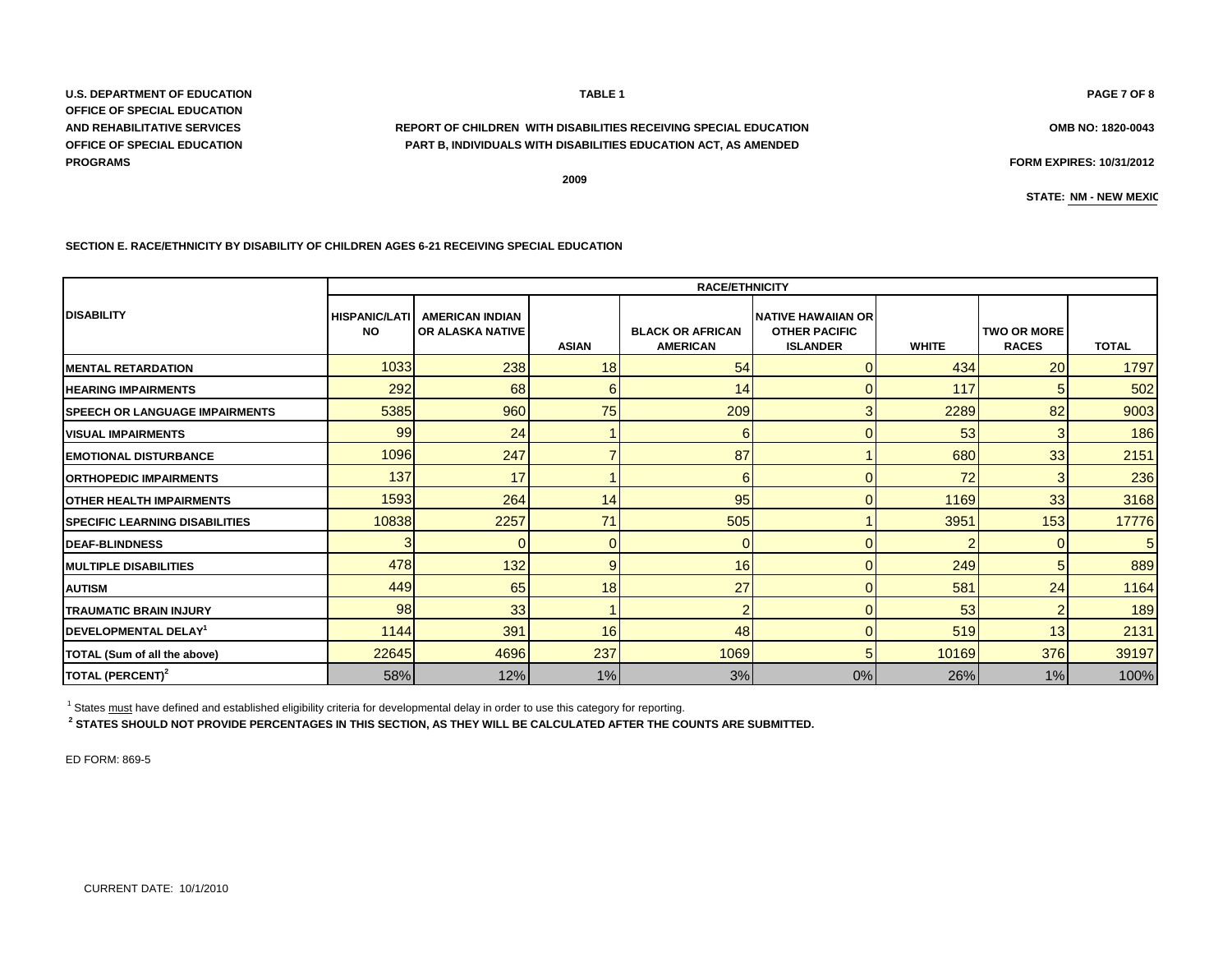**U.S. DEPARTMENT OF EDUCATION TABLE 1 PAGE 8 OF 8 OFFICE OF SPECIAL EDUCATION PROGRAMS FORM EXPIRES: 10/31/2012**

# **AND REHABILITATIVE SERVICES REPORT OF CHILDREN WITH DISABILITIES RECEIVING SPECIAL EDUCATION OMB NO: 1820-0043 OFFICE OF SPECIAL EDUCATION PART B, INDIVIDUALS WITH DISABILITIES EDUCATION ACT, AS AMENDED**

**2009**

**STATE: NM - NEW MEXICO**

**SECTION F. - CERTIFICATION**

**Individualized Education Program on my State's designated child count date, which falls between October 1 and December 1 of 2008.** I CERTIFY that these data represent an accurate and unduplicated count of children with disabilities receiving special education and related services according to an

ED FORM: 869-5

# **REPORT DUE NO LATER THAN FEBRUARY 1, 2010**

**NAME AND TITLE (TYPE OR PRINT) SIGNATURE DATE OF SIGNATURE AUTHORIZING OFFICIAL**